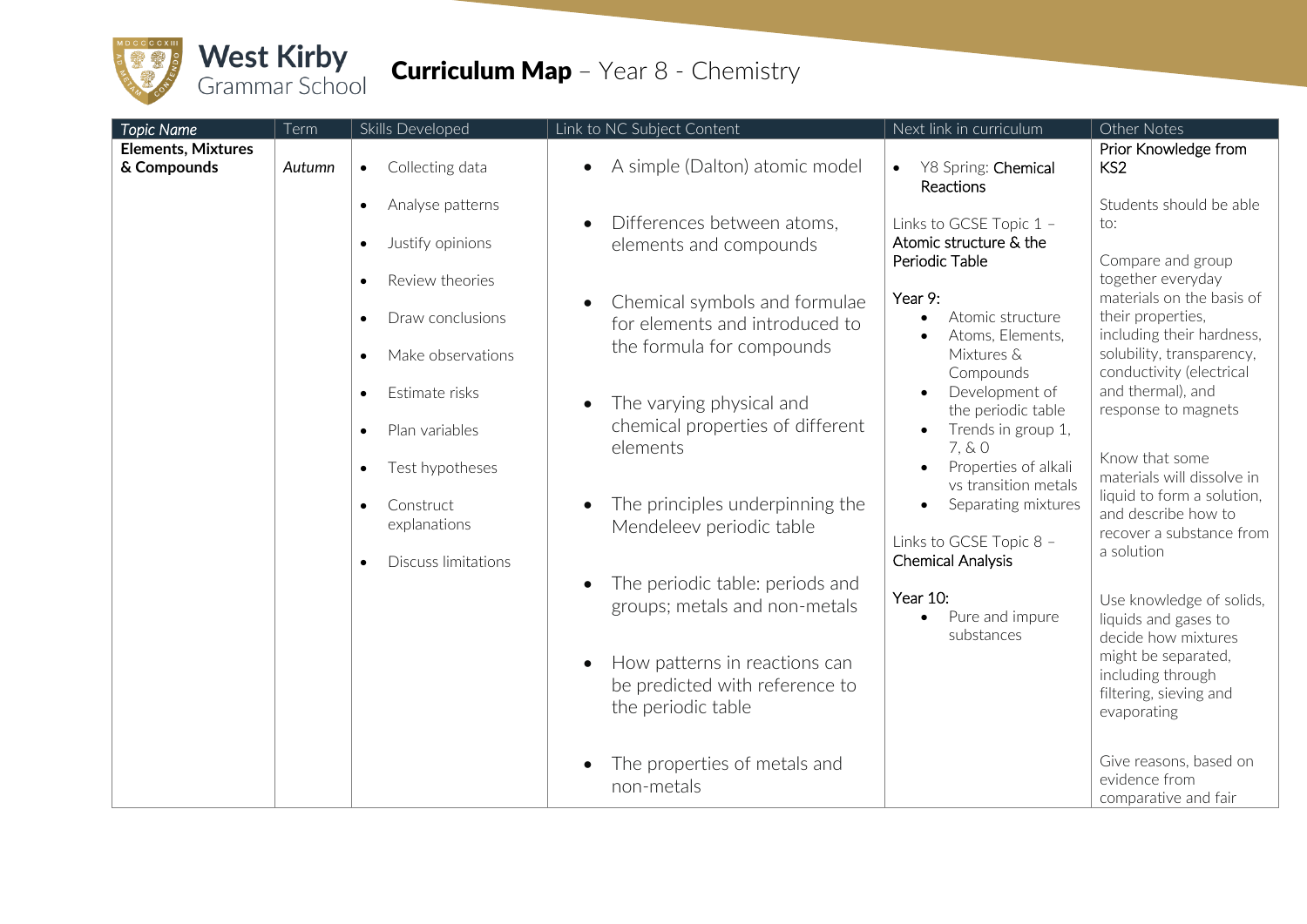

|  | • The concept of a pure substance<br>Mixtures, including dissolving                                                    | tests, for the particular<br>uses of everyday<br>materials, including<br>metals, wood and plastic                                                                                   |
|--|------------------------------------------------------------------------------------------------------------------------|-------------------------------------------------------------------------------------------------------------------------------------------------------------------------------------|
|  | Simple techniques for separating<br>$\bullet$<br>mixtures: filtration, evaporation,<br>distillation and chromatography | compare and group<br>materials together,<br>according to whether<br>they are solids, liquids or<br>gases                                                                            |
|  | The identification of pure<br>substances                                                                               | observe that some<br>materials change state<br>when they are heated or<br>cooled, and measure or<br>research the<br>temperature at which<br>this happens in degrees<br>Celsius (°C) |
|  |                                                                                                                        | identify the part played<br>by evaporation and<br>condensation in the<br>water cycle and<br>associate the rate of<br>evaporation with<br>temperature                                |
|  |                                                                                                                        |                                                                                                                                                                                     |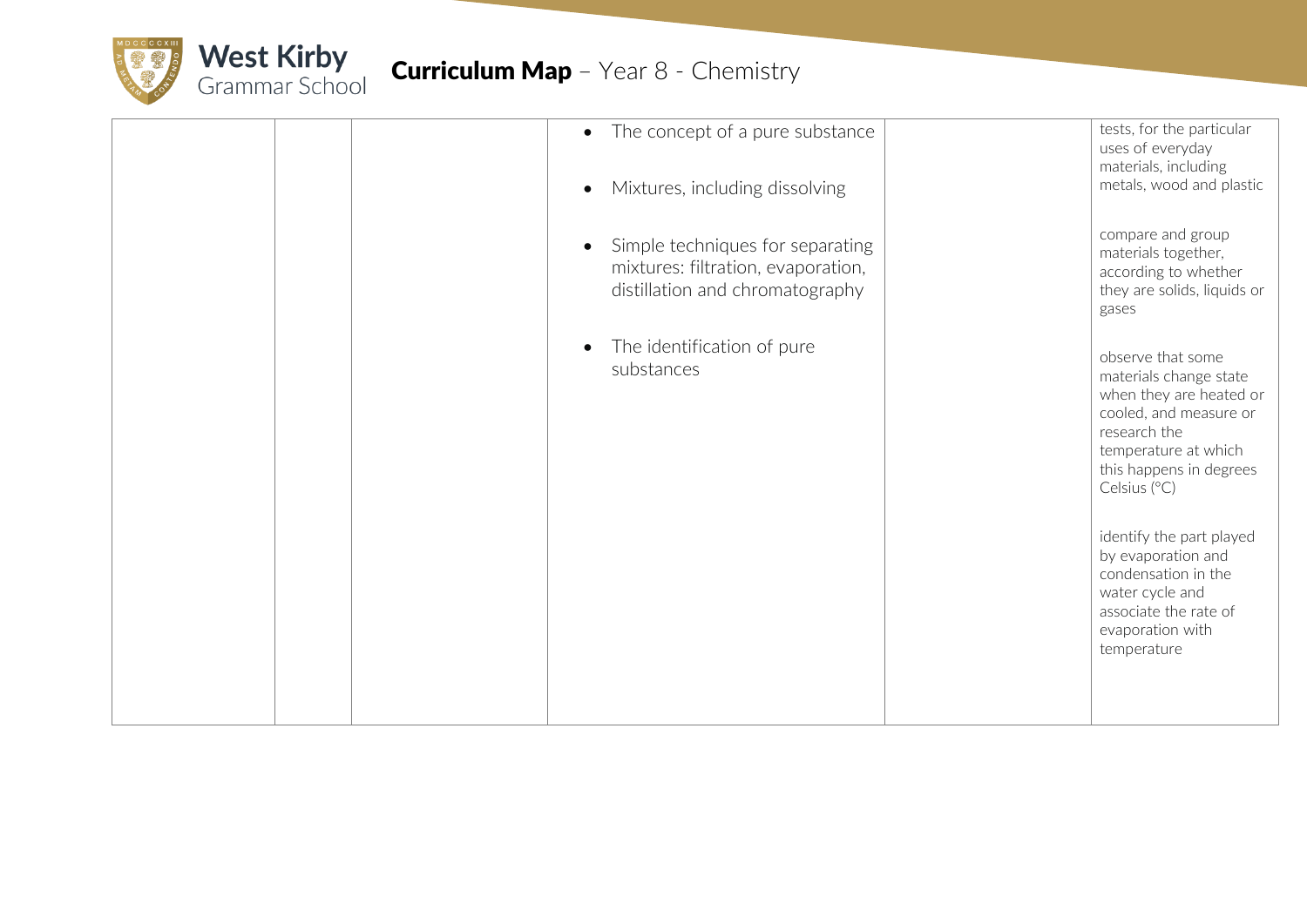

## **Curriculum Map** - Year 8 - Chemistry

| <b>Chemical Reactions</b> | Spring | Estimating risks<br>$\bullet$<br>Test hypotheses<br>$\bullet$<br>Collecting data<br>$\bullet$<br>Presenting data<br>$\bullet$<br>Draw conclusions<br>Constructing<br>$\bullet$<br>explanations<br>Justifying opinions<br>$\bullet$<br>Draw conclusions<br>$\bullet$<br>Construct<br>$\bullet$<br>explanations | The chemical properties of metal<br>and non-metal oxides with<br>respect to acidity<br>Chemical reactions as the<br>$\bullet$<br>rearrangement of atoms<br>Representing chemical reactions<br>$\bullet$<br>using formulae and using<br>equations<br>Conservation of mass changes<br>$\bullet$<br>of state and chemical reactions<br>Combustion, thermal<br>$\bullet$<br>decomposition, oxidation and<br>displacement reactions<br>Exothermic and endothermic<br>$\bullet$<br>chemical reactions<br>Reactions of acids with metals to<br>produce a salt plus hydrogen<br>What catalysts do<br>$\bullet$<br>The tests for oxygen, carbon<br>$\bullet$<br>dioxide and hydrogen gas | Y8 Summer: Earth &<br>$\bullet$<br>Environments<br>Links to GCSE Topic 3 -<br>Quantitative Chemistry<br><b>Year 11:</b><br>Conservation of<br>$\bullet$<br>mass<br>Links to GCSE Topic 4 -<br><b>Chemical Changes</b><br>Year 9:<br>Reactions of metals<br>$\bullet$<br>and acids<br>Year 11:<br>Strong and weak<br>$\bullet$<br>acids<br>Titrations<br>Links to GCSE Topic 5 -<br><b>Energy Changes</b><br><b>Year 11:</b><br>Endothermic and<br>$\bullet$<br>Exothermic<br>reactions<br>Catalysts<br>Links to GCSE Topic 8 -<br><b>Chemical Analysis</b><br>Year 10:<br>Testing for gases<br>$\bullet$<br>Links to GCSE Topic 9 -<br>Year 10:<br>Chemistry of the<br>Atmosphere<br>• Combustion | Prior Knowledge from<br>KS <sub>2</sub><br>Students should be able<br>to:<br>compare and group<br>together everyday<br>materials on the basis of<br>their properties,<br>including their hardness,<br>solubility, transparency,<br>conductivity (electrical<br>and thermal), and<br>response to magnets<br>know that some<br>materials will dissolve in<br>liquid to form a solution,<br>and describe how to<br>recover a substance from<br>a solution<br>use knowledge of solids,<br>liquids and gases to<br>decide how mixtures<br>might be separated,<br>including through<br>filtering, sieving and<br>evaporating<br>give reasons, based on<br>evidence from<br>comparative and fair<br>tests, for the particular |
|---------------------------|--------|---------------------------------------------------------------------------------------------------------------------------------------------------------------------------------------------------------------------------------------------------------------------------------------------------------------|---------------------------------------------------------------------------------------------------------------------------------------------------------------------------------------------------------------------------------------------------------------------------------------------------------------------------------------------------------------------------------------------------------------------------------------------------------------------------------------------------------------------------------------------------------------------------------------------------------------------------------------------------------------------------------|---------------------------------------------------------------------------------------------------------------------------------------------------------------------------------------------------------------------------------------------------------------------------------------------------------------------------------------------------------------------------------------------------------------------------------------------------------------------------------------------------------------------------------------------------------------------------------------------------------------------------------------------------------------------------------------------------|------------------------------------------------------------------------------------------------------------------------------------------------------------------------------------------------------------------------------------------------------------------------------------------------------------------------------------------------------------------------------------------------------------------------------------------------------------------------------------------------------------------------------------------------------------------------------------------------------------------------------------------------------------------------------------------------------------------------|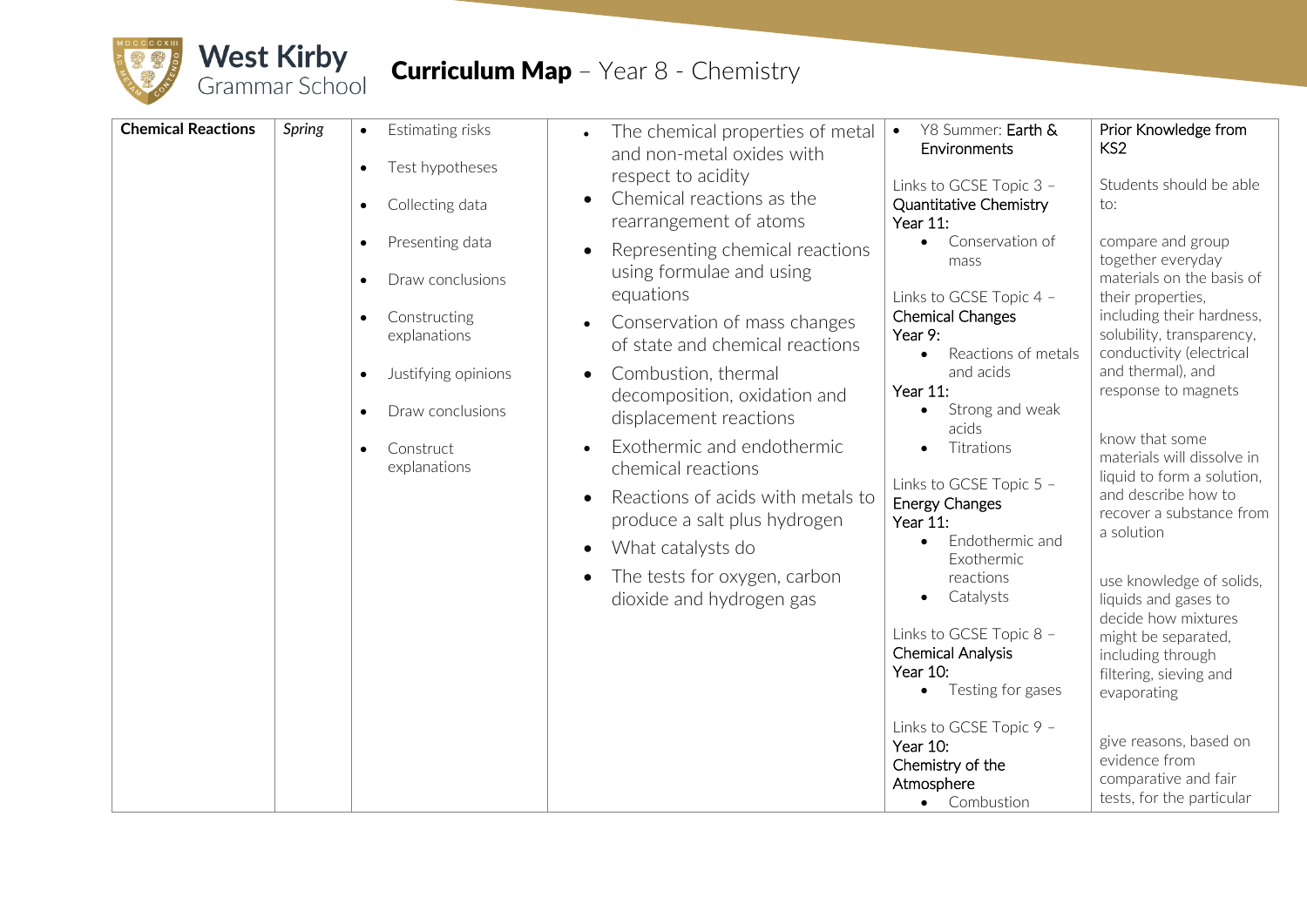

|                                                      |        |                                                                                                                                                                        |                                                                                                                                                                                                                                                                                                                                                                                                                             |                                                                                                                                                                | uses of everyday<br>materials, including<br>metals, wood and plastic<br>demonstrate that<br>dissolving, mixing and<br>changes of state are<br>reversible changes<br>explain that some<br>changes result in the<br>formation of new<br>materials, and that this<br>kind of change is not<br>usually reversible,<br>including changes<br>associated with burning<br>and the action of acid on<br>bicarbonate of soda |
|------------------------------------------------------|--------|------------------------------------------------------------------------------------------------------------------------------------------------------------------------|-----------------------------------------------------------------------------------------------------------------------------------------------------------------------------------------------------------------------------------------------------------------------------------------------------------------------------------------------------------------------------------------------------------------------------|----------------------------------------------------------------------------------------------------------------------------------------------------------------|--------------------------------------------------------------------------------------------------------------------------------------------------------------------------------------------------------------------------------------------------------------------------------------------------------------------------------------------------------------------------------------------------------------------|
| The Earth &<br>Materials & The<br><b>Environment</b> | Summer | Analyse patterns<br>$\bullet$<br>Review theories<br><b>Discuss limitations</b><br>$\bullet$<br>Draw conclusions<br>$\bullet$<br>Construct<br>$\bullet$<br>explanations | Sedimentary, igneous and metamorphic<br>$\bullet$<br>rocks can be inter converted over<br>millions of years through weathering<br>and erosion, heat and pressure, and<br>melting and cooling.<br>Carbon is recycled through natural<br>$\bullet$<br>processes in the atmosphere,<br>ecosystems, oceans and the Earth's<br>crust (such as photosynthesis and<br>respiration) as well as human activities<br>(burning fuels). | Links to GCSE Topic 9 -<br>Chemistry of the<br>Atmosphere<br>Year 10:<br>Combustion<br>Composition of the<br>atmosphere<br>Climate change<br>Greenhouse effect | Prior Knowledge from<br>KS <sub>2</sub><br>Students should be able<br>to:<br>compare and group<br>together different kinds<br>of rocks on the basis of<br>their appearance and<br>simple physical<br>properties                                                                                                                                                                                                    |